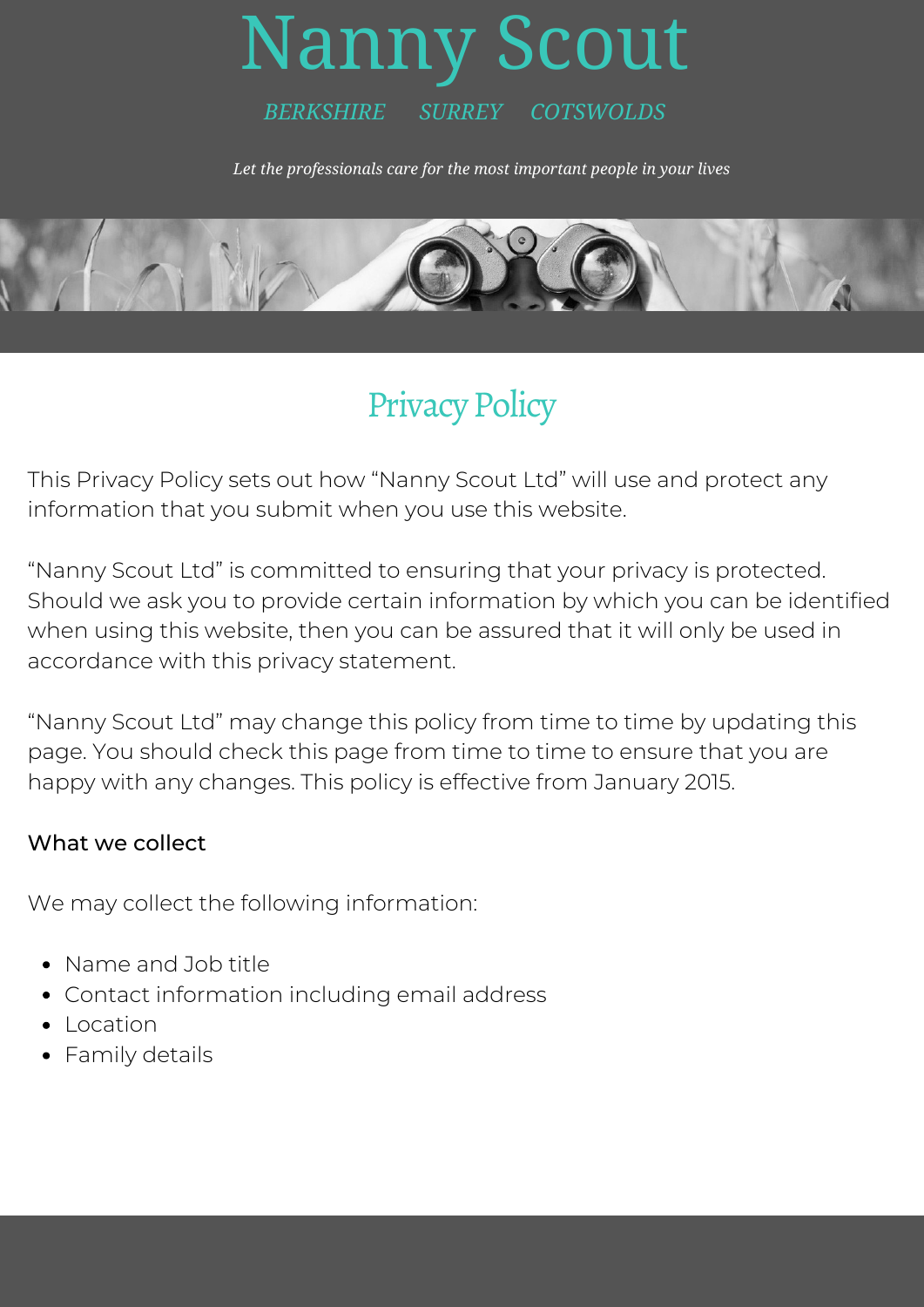# What we do with the information we gather

We require this information to understand your needs and for the following:

- **•** Internal record keeping.
- We may use the information to improve our products and services.
- We may periodically send promotional email about new products, special offers or other information which we think you may find interesting using the email address which you have provided.

We DO NOT pass any of your information onto any other party without your express permission.

## **Security**

We are committed to ensuring that your information is secure. In order to prevent unauthorised access or disclosure we have put in place suitable physical, electronic and managerial procedures to safeguard and secure the information we collect online.

#### How we use cookies

A cookie is a small file which asks permission to be placed on your computer's hard drive. Once you agree, the file is added and the cookie helps analyse web traffic or lets you know when you visit a particular site. Cookies allow web applications to respond to you as an individual. The web application can tailor its operations to your needs, likes and dislikes by gathering and remembering information about your preferences. We may use traffic log cookies to identify which pages are being used. This helps us analyse data about web page traffic and improve our website in order to tailor it to customer needs. We only use this information for statistical analysis purposes and then the data is removed from the system. Overall, cookies help us provide you with a better website, by enabling us to monitor which pages you find useful and which you do not. A cookie in no way gives us access to your computer or any information about you, other than the data you choose to share with us. You can choose to accept or decline cookies. Most web browsers automatically accept cookies, but you can usually modify your browser setting to decline cookies if you prefer. This may prevent you from taking full advantage of the website.